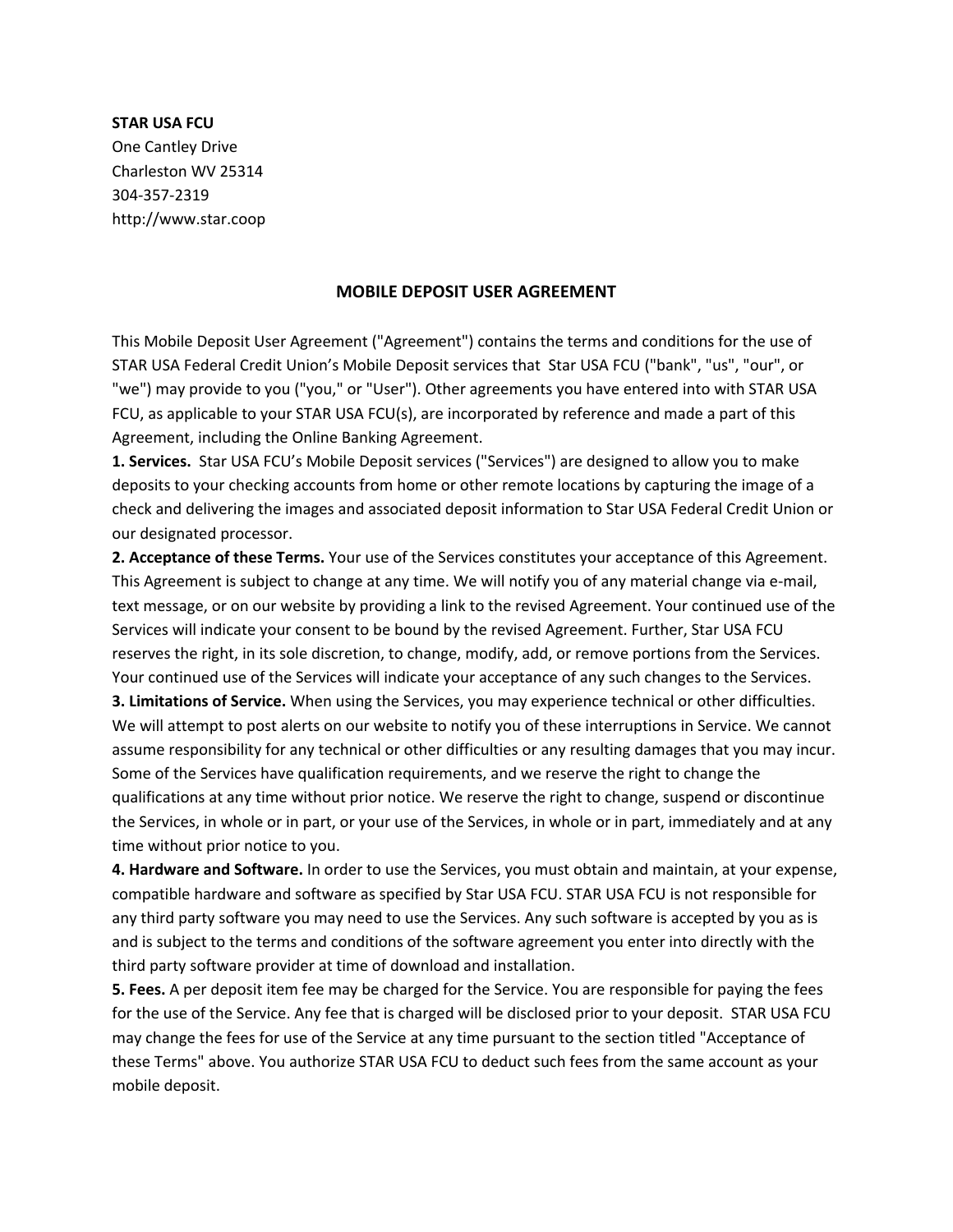6. Eligible items. You agree to scan and deposit only "checks" as that term is defined in Federal Reserve Regulation CC ("Reg. CC"). When the image of the check is transmitted to STAR USA FCU it is converted to an image for subsequent presentment and collection, it shall thereafter be deemed an "item" within Articles 3 and 4 of the Uniform Commercial Code.

You agree that you will not scan and deposit any of the following types of checks or other items which shall be considered ineligible items:

- Checks payable to any person or entity other than the person or entity that owns the account that the check is being deposited into.
- Checks containing an alteration on the front of the check or item, or which you know or suspect, or should know or suspect, are fraudulent or otherwise not authorized by the owner of the account on which the check is drawn.
- Checks payable jointly, unless deposited into an account in the name of all payees.
- Checks previously converted to a substitute check, as defined in Reg. CC.
- Checks drawn on a financial institution located outside the United States.
- Checks that are remotely created checks, as defined in Reg. CC.
- Checks not payable in United States currency.
- Checks dated more than 3 months prior to the date of deposit.
- Checks or items prohibited by the credit union's current procedures relating to the services or which are otherwise not acceptable under the terms of your account.
- Checks with any endorsement on the back other than that specified in this agreement.
- Checks that have previously been submitted through the Service or through a remote deposit capture service offered at any other financial institution.
- Checks that have previously been deposited or negotiated in any way via any method at STAR USA FCU or any other financial institution.

**7. Endorsements and Procedures.** You agree to restrictively endorse any item transmitted through the Services as "Your Signature, account #, and Mobile Deposit Only" or as otherwise instructed by STAR USA FCU. You agree to follow any and all other procedures and instructions for use of the Services as STAR USA FCU may establish from time to time.

**8. Receipt of Items.** We reserve the right to reject any item transmitted through the Services, at our discretion, without liability to you. We are not responsible for items we do not receive or for images that are dropped during transmission. An image of an item shall be deemed received when you receive a confirmation from STAR USA FCU that we have received the image. Receipt of such confirmation does not mean that the transmission was error free, complete or will be considered a deposit and credited to your account. We further reserve the right to charge back to your account at anytime, any item that we subsequently determine was not an eligible item. You agree that the Credit Union is not liable for any loss, costs, or fees you may incur as a result of our chargeback of an ineligible item.

**9. Availability of Funds.** Checks deposited via the Service by the Credit Union's stated 5:00 p.m. EST deadline will be considered deposited on that business day and subject to the Funds Availability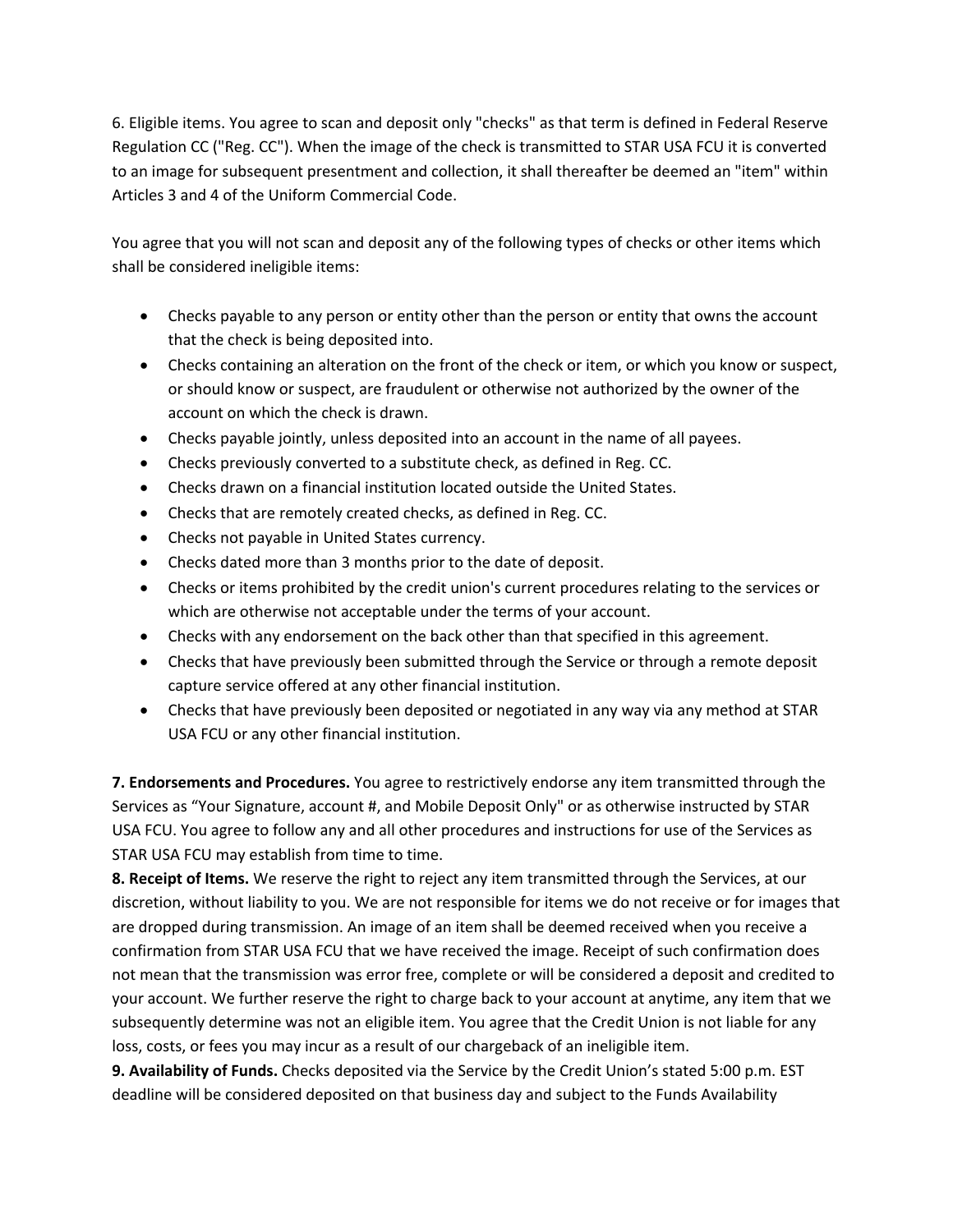disclosure provided during account opening. Otherwise, we will consider that the deposit was made on the next business day we are open. Funds deposited using the Services will generally be made available on the first business day after the day of deposit.

**10. Disposal of Transmitted Items.** Upon your receipt of a confirmation from STAR USA FCU that we have received an image that you have transmitted, you agree to prominently mark the item as "Electronically Presented", "VOID", or otherwise render it incapable of further transmission, deposit, or presentment. You agree never to re-present the item. You agree to retain the check for at least 5 calendar days from the date of the image transmission. After 5 days, you agree to destroy the check that you transmitted. During the time the retained check is available, you agree to properly handle the check and upon request, promptly provide it to STAR USA FCU.

**11. Deposit Limits.** We reserve the right to and may establish limits on the dollar amount and/or number of items or deposits from time to time. If you attempt to initiate a deposit in excess of these limits, we may reject your deposit. If we permit you to make a deposit in excess of these limits, such deposit will still be subject to the terms of this Agreement, and we will not be obligated to allow such a deposit at other times.

**12. Presentment.** The manner in which the items are cleared, presented for payment, and collected shall be in Star USA Federal Credit Union's sole discretion subject to the agreements governing your account.

**13. Errors.** You agree to notify STAR USA FCU of any suspected errors regarding items deposited through the Services immediately, and in no event later than 30 days after the applicable STAR USA FCU account statement is sent. Unless you notify Star USA FCU within 30 days, such statement regarding all deposits made through the Services shall be deemed correct, and you are prohibited from bringing a claim against STAR USA FCU for such alleged error.

**14. Errors in Transmission.** By using the Services you accept the risk that an item may be intercepted or misdirected during transmission. STAR USA FCU bears no liability to you or others for any such intercepted or misdirected items or information disclosed through such errors.

**15. Image Quality.** The image of an item transmitted to STAR USA FCU using the Services must be legible, as determined in the sole discretion of STAR USA FCU. Without limiting the foregoing, the image quality of the items must comply with the requirements established from time to time by STAR USA FCU, the Board of Governors of the Federal Reserve Board, or any other regulatory agency, clearinghouse or association.

## **16. User Warranties and Indemnification.** You warrant to STAR USA FCU that:

- You will only transmit eligible items.
- You will not transmit duplicate items.
- You will not re-deposit or re-present the original item.
- All information you provide to STAR USA FCU is accurate and true.
- You will comply with this Agreement and all applicable rules, laws, and regulations.
- You are not aware of any factor which may impair the collectability of the item.
- You agree to indemnify and hold harmless STAR USA FCU from any loss for breach of this warranty provision.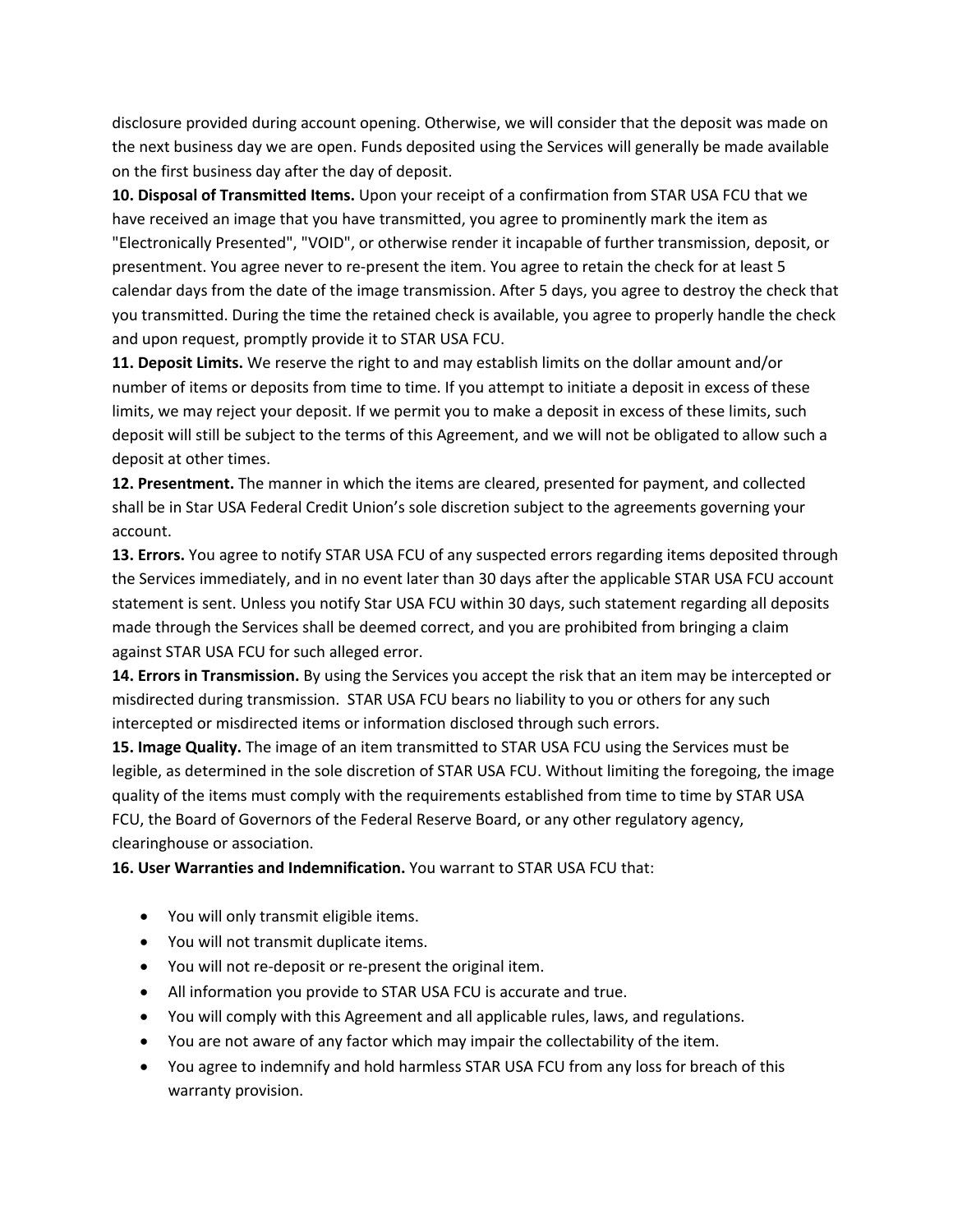**17. Cooperation with Investigations.** You agree to cooperate with us in the investigation of unusual transactions, poor quality transmissions, and resolution of customer claims, including by providing, upon request and without further cost, any originals or copies of items deposited through the Service in your possession and your records relating to such items and transmissions.

**18. Termination.** We may terminate this Agreement at any time, for any reason, and without notice. This Agreement shall remain in full force and effect unless and until it is terminated by us. Without limiting the foregoing, this Agreement may be terminated if you breach any term of this Agreement, if you use the Services for any unauthorized or illegal purposes or you use the Services in a manner inconsistent with the terms of your account agreement or any other agreement with us.

**19. Enforceability.** We may waive enforcement of any provision of this Agreement. No waiver of a breach of this Agreement shall constitute a waiver of any prior or subsequent breach of the Agreement. Any such waiver shall not affect our rights with respect to any other transaction or to modify the terms of this Agreement. In the event that any provision of this Agreement shall be deemed to be invalid, illegal, or unenforceable to any extent, the remainder of the Agreement shall not be impaired or otherwise affected and shall continue to be valid and enforceable to the fullest extent permitted by law.

**20. Ownership & License.** You agree that STAR USA FCU retains all ownership and proprietary rights in the Services, associated content, technology, and website(s). Your use of the Services is subject to and conditioned upon your complete compliance with this Agreement. Without limiting the effect of the foregoing, any breach of this Agreement immediately terminates your right to use the Services. Without limiting the restriction of the foregoing, you may not use the Services (i) in any anti-competitive manner, (ii) for any purpose which would be contrary to STAR USA FCU's business interest, or (iii) to STAR USA FCU's actual or potential economic disadvantage in any aspect. You may use the Services only in accordance with this Agreement. You may not copy, reproduce, distribute or create derivative works from the content and agree not to reverse engineer or reverse compile any of the technology used to provide the Services.

**21. DISCLAIMER OF WARRANTIES.** YOU AGREE YOUR USE OF THE SERVICES AND ALL INFORMATION AND CONTENT (INCLUDING THAT OF THIRD PARTIES) IS AT YOUR RISK AND IS PROVIDED ON AN "AS IS" AND "AS AVAILABLE" BASIS. WE DISCLAIM ALL WARRANTIES OF ANY KIND AS TO THE USE OF THE SERVICES, WHETHER EXPRESS OR IMPLIED, INCLUDING, BUT NOT LIMITED TO THE IMPLIED WARRANTIES OF MERCHANTABILITY, FITNESS FOR A PARTICULAR PURPOSE AND NONINFRINGEMENT. WE MAKE NO WARRANTY THAT THE SERVICES (i) WILL MEET YOUR REQUIREMENTS, (ii) WILL BE UNINTERRUPTED, TIMELY, SECURE, OR ERROR-FREE, (iii) THE RESULTS THAT MAYBE OBTAINED FROM THE SERVICE WILL BE ACCURATE OR RELIABLE, AND (iv) ANY ERRORS IN THE SERVICES OR TECHNOLOGY WILL BE CORRECTED.

**22. LIMITATION OF LIABILITY.** YOU AGREE THAT WE WILL NOT BE LIABLE FOR ANY DIRECT, INDIRECT, INCIDENTAL, SPECIAL, CONSEQUENTIAL OR EXEMPLARY DAMAGES, INCLUDING, BUT NOT LIMITED TO DAMAGES FOR LOSS OF PROFITS, GOODWILL, USE, DATA OR OTHER LOSSES RESULTING FROM THE USE OR THE INABILITY TO USE THE SERVICES INCURRED BY YOU OR ANY THIRD PARTY ARISING FROM OR RELATED TO THE USE OF, INABILITY TO USE, OR THE TERMINATION OF THE USE OF THIS SERVICES,